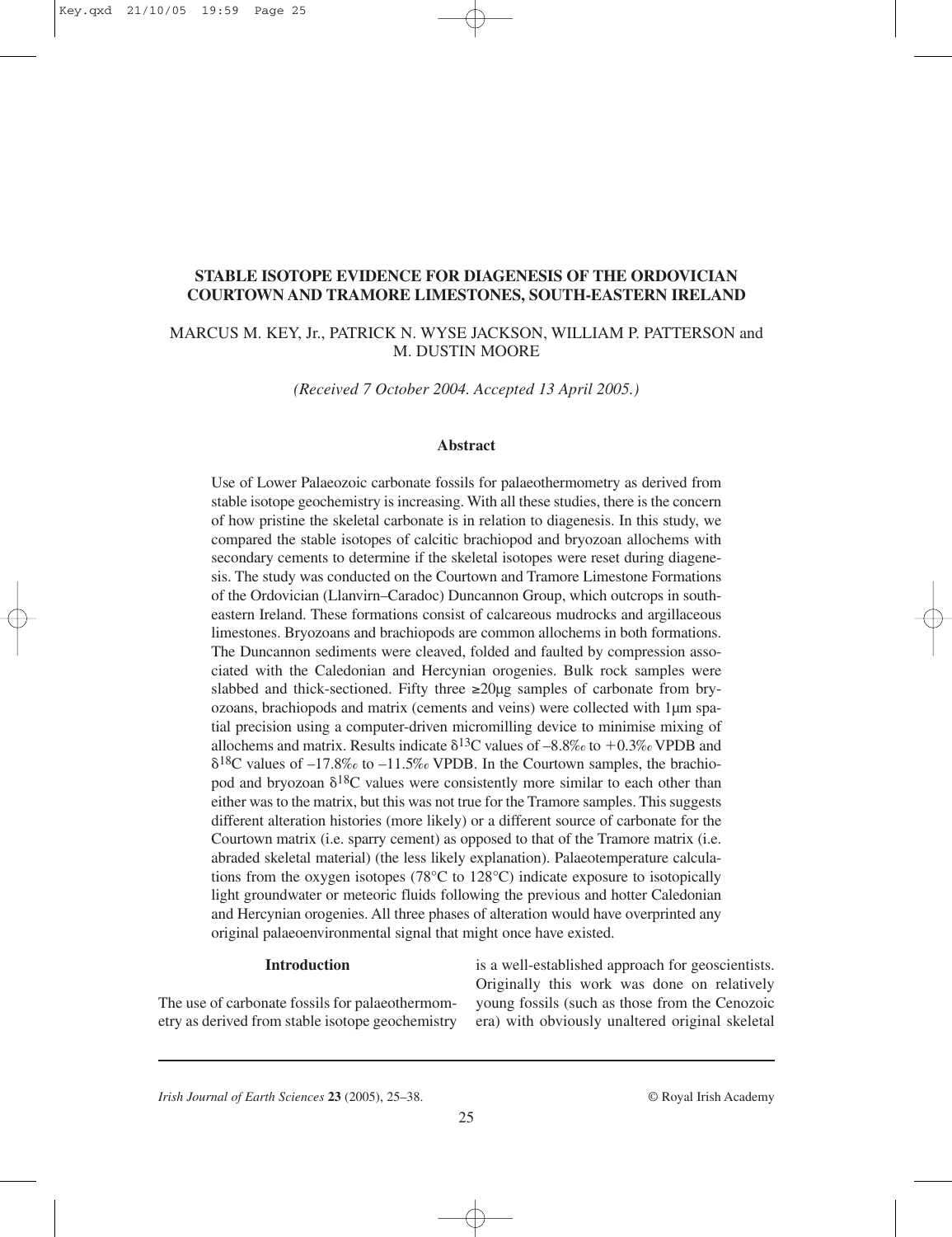mineralogy (e.g. aragonite). Because of the effectiveness of this tool, its use has been expanded (e.g. Stanton *et al*. 2002) to include older fossils in which diagenetic alteration of the skeletal mineralogies is more difficult to determine (for example, those with low-to-high Mg calcite). With all these studies, there is the concern about (1) how pristine the skeletal carbonate is in relation to diagenesis and (2) whether or not diagenetic cements were included in the sample of skeletal carbonate.

In this study, we compare the light-stable isotopes of low-Mg calcite brachiopod and bryozoan allochems from the Ordovician Duncannon Group with their surrounding matrix to determine if the skeletal isotopes were reset during diagenesis. Our first hypothesis was that if the brachiopod and bryozoan isotope values were consistently more similar to each other than either was to the matrix and/or cements, then there was minimal diagenetic alteration of the geochemistry of the allochems, and thus their skeletal carbonate would be amenable for use in palaeothermometry. Our second hypothesis was that if all the  $\delta^{18}O$  values were isotopically light, then there had been some post-depositional alteration confounding any original palaeoenvironmental signal in the allochems that might once have existed.

#### **Stratigraphy of the Duncannon Group**

This study was conducted on bryozoans and brachiopods collected from the Ordovician Courtown and Tramore Limestone Formations of the Duncannon Group, which crop out in southeastern Ireland (Fig. 1). The Duncannon Group (Gardiner 1974), which occurs in a band trending north-east to south-west from its southern extremity near Dungarvan, Co. Waterford, and north-eastwards to south County Wicklow, is part of the Leinster Terrane. It comprises a Middle to Upper Ordovician suite (Upper Llanvirn to Caradoc) of limestones, black shales and basaltic, andesitic and rhyolitic arc volcanics (Owen and Parkes 2000), of which the laterally equivalent Courtown Limestone Formation and the Tramore Limestone Formation locally form basal units. These both consist of gray calcareous mudstones, siltstones and sandstones with

interbedded blue-gray argillaceous nodular limestone beds and contain a rich shelly fauna. Bryozoans and brachiopods are common allochems in both formations. The two units sit unconformably on sediments of the Lower Ordovician Ribband Group (Brück *et al.* 1979; Carlisle 1979; Tietzsch-Tyler and Sleeman 1994b; 1995b; Sleeman and McConnell 1995b; Harper and Parkes 2000), which has been shown to be Arenig in age on the basis of graptolites (Skevington 1970; Rushton 1996) and does not extend into the Llanvirn as once thought (Brenchley *et al.* 1977). The age of various formations in the Duncannon Group have been constrained using trilobites, brachiopods, graptolites and microfossils (Harper and Parkes 2000), and here we follow the recent revised correlation for the Ordovician (Fortey *et al.* 1995; 2000).

#### *Courtown Limestone Formation*

The Courtown Limestone Formation, which crops out at various localities close to the town of Courtown, Co. Wexford (Fig. 1D), comprises a 50m-thick sequence of white to blue fossiliferous limestones, calcareous sandstones and siltstones, with a basal conglomerate developed in places (Gardiner 1974). Biogenic reworking in the limestones has resulted in some fragmentation of the allochems, particularly the crinoids (Crimes and Crossley 1968). A moderately rich brachiopod–trilobite fauna has been described from the Courtown Limestone Formation (Brenchley and Treagus 1970; Mitchell *et al.* 1972; Parkes 1994). It has been deformed, which has produced a well-developed cleavage in the formation.

The age of the Courtown Limestone Formation has been debated by various authors. On palaeontological and stratigraphical evidence, Carlisle (1979) argues that the formation ranged from Middle Llandeilo (a stage name that is now not in use) to the Costonian Stage of the Caradoc, whereas Brück *et al.* (1979) give a Llandeilo age. The brachiopods (Mitchell *et al.* 1972) suggest a Caradoc age, possibly extending down into the Llandeilian age. However, in a review of the geology of the region, Tietzsch-Tyler and Sleeman (1995a; 1995b) give an older age range of Late Llanvirn to Middle Llandeilo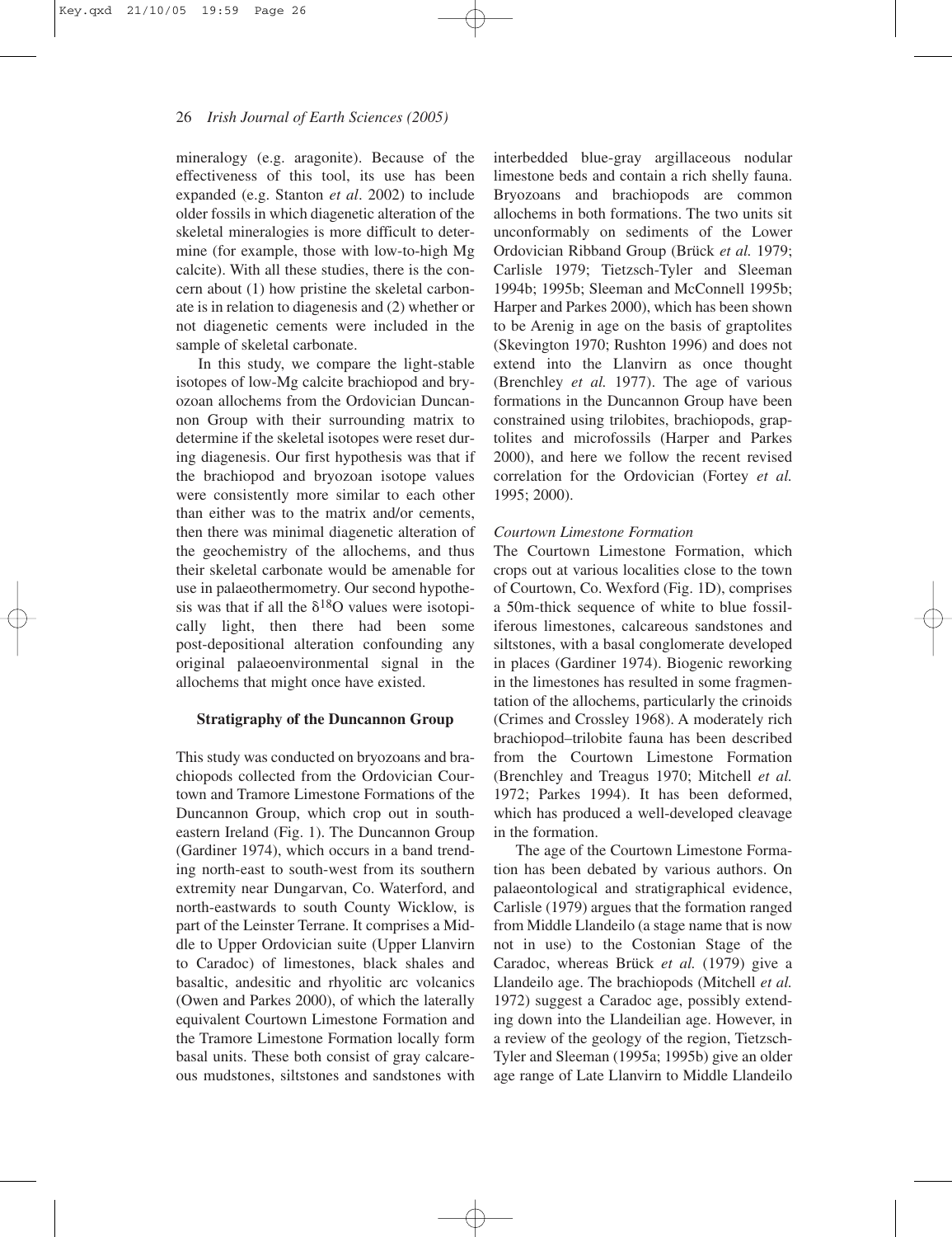

Fig. 1—Geological map of southeastern Ireland indicating position of the Duncannon Group (diagonally shaded) as well as Courtown and Tramore sampling localities.

(A) Map of Ireland showing general area of interest; (B) modified from Owen and Parkes (2000, Fig. 1). (C) modified from Tietzsch-Tyler and Sleeman (1994a); (D) modified from Tietzsch-Tyler and Sleeman (1995a). Abbreviations: BG = Bray Group;  $RF = Ross$  Formation (probably part of the Duncannon Group and late Caradoc in age); RG = Ribband Group; Sil = Silurian; TG = Tagoat Group; UP = Upper Palaeozoic.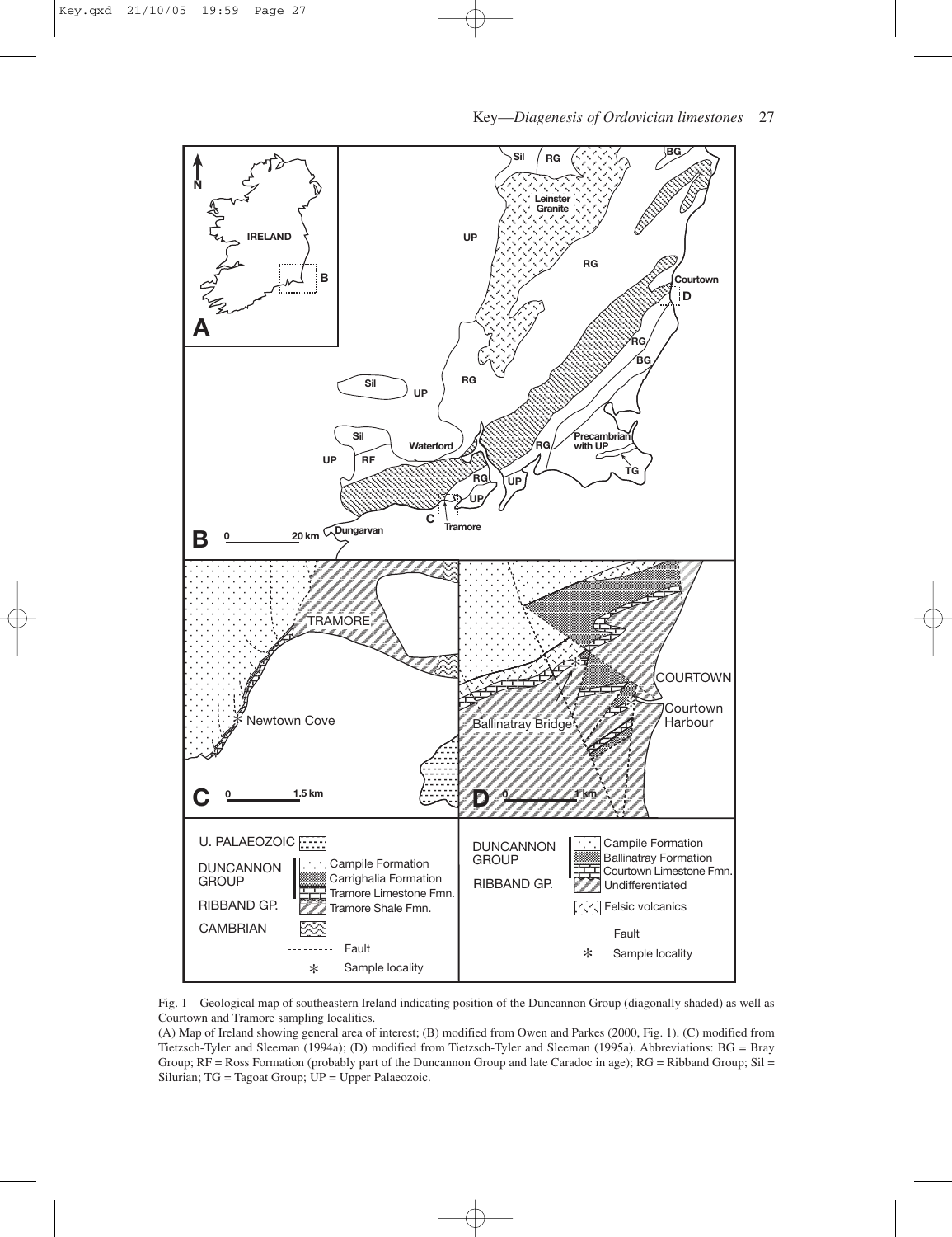for the formation. Here we are following the findings of Williams (1972), Carlisle (1979) and Parkes (1994) and the recent correlation chart (Harper and Parkes 2000) that shows the formation to be exclusively Caradoc in age (base: Aurelucian stage, Velfreyan substage, *gracilis* biozone; top: Aurelucian stage, Costonian substage, *gracilis* biozone). It lies unconformably on the Riverchapel Formation, the youngest part of the Ribband Group, which has been dated as Lower Arenig on the basis of graptolites (Crimes and Crossley 1968; Skevington 1970; Harper and Parkes 2000). Succeeding the Courtown Limestone Formation is the Ballinatray Formation; shales at the base of this formation have yielded graptolites of the *gracilis* biozone and a deep-water brachiopod fauna (Parkes 1994) that indicate a Caradoc age.

#### **Tramore Limestone Formation**

The Tramore Limestone Formation crops out between Tramore Bay in the east and Ballydowane Bay in the west (Carlisle 1979; Tietzsch-Tyler and Sleeman 1994a; Sleeman and McConnell 1995a). Exposures are excellent along the 30–60m high coastal sea cliffs but are only accessible by the occasional entrenched gully. The formation consists of grey calcareous mudstones, siltstones and sandstones and is interbedded with blue-grey argillaceous nodular limestone beds that contain a rich shelly fauna (Murphy 1958; Mitchell *et al.* 1972; Carlisle 1979; Donovan 1985; Tietzsch-Tyler and Sleeman 1994b; Sleeman and McConnell 1995b; Owen and Parkes 2000; Wyse Jackson *et al.* 2002). The more carbonate-rich beds represent buildups of shelly faunas in shallow waters adjacent to the volcanic island arc to the south-east (Tietzsch-Tyler and Sleeman 1994b). In response to contemporaneous faults downthrown to the north-west, the Tramore Limestone Formation grades from a shallower shelf facies some 65m thick in the east to a deeper basinal facies (referred to by some authors as the Dunabrattin Limestone Formation) with a maximum thickness of 450m in the west (Phillips *et al.* 1976; Carlisle 1979; Boland 1983; Harper and Parkes 2000). The transition from shelf to basinal facies occurs between Black Rock and

Dunabrattin Head (Sleeman and McConnell 1995b).

The Tramore Limestone Formation has been assigned an age range from the Middle Llandeilo to the Costonian stage of the Caradoc on the basis of shelly faunas (Williams *et al.* 1972a; Brenchley *et al.* 1977; Carlisle 1979; Parkes 1994; Sleeman and McConnell 1995b). Conodonts suggest the *E. lindstroemi* subzone of the *P. serra* biozone (Bergström and Orchard 1985). In a recent revision of Ordovician chronostratigraphy, the age of the Tramore Limestone Formation was given as ranging from the Llandeilian stage of the Llanvirn series to the Costonian substage of the Aurelucian stage of the Caradoc series (Fortey *et al.* 1995). Further recent refinements tabulated in Harper and Parkes (2000) show that the formation ranges in age from the Llanvirn series (Abereiddian stage, *murchisoni* biozone) to the Caradoc series (Aurelucian stage, Costonian substage, *gracilis* biozone). The Tramore Limestone Formation is overlain by the thin Carrighalia Formation and succeeding Campile Formation (Stillman 1978; Carlisle 1979; Sleeman and McConnell 1995a; 1995b; Tietzsch-Tyler and Sleeman 1994a; 1994b; 1995a; 1995b; Harper and Parkes 2000). The former extends from the Aurelucian to the Burrelian stage.

## **Correlation of the Courtown and Tramore Limestone Formations**

The Courtown Limestone Formation and the Tramore Limestone Formation crop out some 75km apart (Fig. 1B). Nevertheless, on the basis of their faunal similarities and stratigraphic position they have been closely correlated. Both contain some taxa typical of the Scoto-Appalachian fauna (Harper and Parkes 1989). Correlation was initially made on the basis of the common occurrence of the rare trinucleid trilobite *Eirelithus* (Lamont 1941; Crimes and Crossley 1968) and on the fact that the overlying shales in both localities have yielded the graptolite *Nemagraptus gracilis* (Crimes and Crossley 1968), and was subsequently supported on the basis of additional faunal elements (Mitchell *et al.* 1972; Carlisle 1979). Twelve brachiopod genera and four trilobite genera are common to both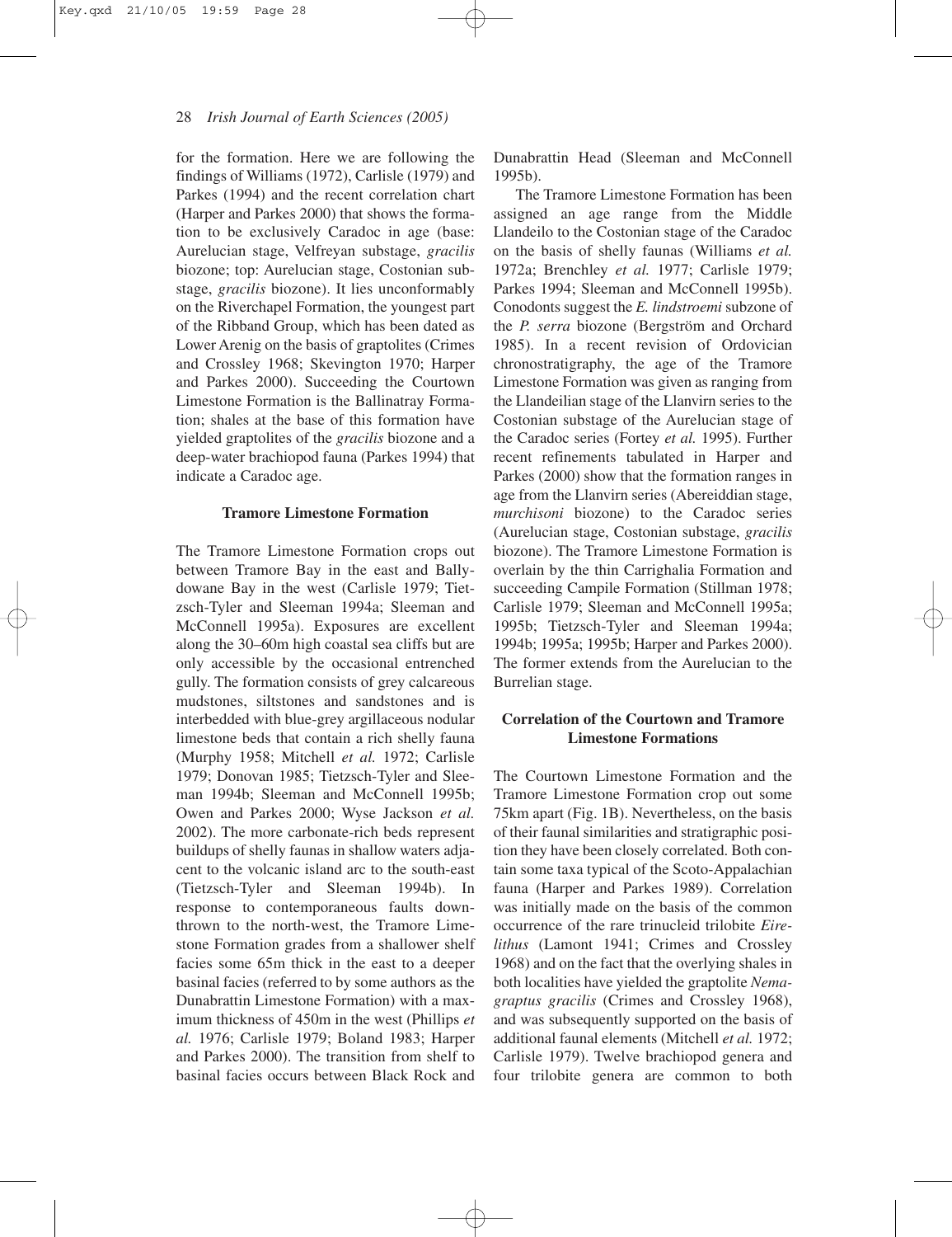formations, with the presence of the stratigraphically restricted brachiopod *Glyptorthis crispa* (M'Coy) and the trilobite *Eirelithus* being particularly important for their correlation (Mitchell *et al.* 1972). Gardiner (1974) suggested a similar correlation based on the volcanic successions of the Campile Formation found in both areas above the fossiliferous horizons.

## *Biogeography and palaeogeography of the Duncannon Group*

The various shelly faunas in south-eastern Ireland south of the Iapetus suture zone have been variously attributed to the Avalonian, Baltic, Scoto-Appalachian, and Celtic faunal provinces (Williams 1969a; 1969b; Williams *et al.* 1972a; Harper *et al.* 1996; Parkes and Harper 1996). The Tramore Limestone Formation fauna (especially the brachiopods) has mixed affinities to the Scoto-Appalachian and Anglo-Welsh faunas (Neuman 1984; Harper and Parkes 1989; Murphy *et al.* 1991; Parkes 1992). This is in contrast to the Laurentian affinities of the faunas in north-western Ireland on the north side of the Iapetus suture zone, which are palaeobiogeographically and tectonically allochthonous (Harper and Parkes 1989; Murphy *et al.* 1991; Harper *et al.* 1996; Williams *et al.* 1996).

During the initial stages of the Caledonian Orogeny, from the upper Llanvirn to the lower Caradoc of the Ordovician, there was a volcanic island arc-trench system extending from the Lake District in England to south-eastern Ireland (Phillips *et al.* 1976; Stillman 1986; Sleeman and McConnell 1995b). The island arc, referred to as the Irish Sea Horst by Williams (1969b) and the Irish Sea Landmass by Fitton and Hughes (1970) and Phillips *et al.* (1976), was created as Iapetus oceanic crust was subducted to the south-east along the margin of the Eastern Avalonia microcontinental plate (Phillips *et al.* 1976; Stillman 1978; 1986; Stillman and Williams 1978; Max *et al.* 1990; Parkes 1992; Sleeman and McConnell 1995b). This places the island arc at ~45°S latitude (Torsvik and Trench 1991; Torsvik *et al.* 1992; Dalziel 1997). During this episode of subduction, oceanic islands were accreted onto Eastern Avalonia as a series of discrete crustal terranes (Neuman 1984; Max *et al.* 1990; Murphy *et al.* 1991). To the north-west of the island arc was the south-eastern Iapetus Ocean and to the south-east was the shallow Welsh Back-Arc basin (Phillips *et al.* 1976; Stillman 1986; Parkes 1992). The shallow marine environments along the north-west coast of the island arc deepened to the north-west into a basin of the Iapetus Ocean locally referred to as the Leinster Basin (Phillips *et al.* 1976). Turbidites carried shallow marine sediments northwestwards into deeper waters of the basin (Phillips *et al.* 1976; Penney 1980; Boland 1983). It was in these shallow coastal and deeper basinal environments that sediments of the Duncannon Group accumulated. Due to the subduction, the Leinster Basin was tectonically active during this time, so the sedimentary accumulations of the Duncannon Group represent a period of relative geologic quiescence before the extensive volcanism that dominates the overlying Campile Formation (Brück *et al.* 1979; Carlisle 1979). The basin floor adjacent to the volcanic island arc eventually collapsed, presumably after volcanic evacuation of the magma chamber underneath it, and this is represented by the mudstones of the overlying Carrighalia Formation (Tietzsch-Tyler and Sleeman 1994b).

### *Material*

This paper uses thick sections contained in the Geological Museum, Trinity College, Dublin [prefix TCD] and the Geological Survey of Ireland, Dublin [GSI].

- GSI:F08024a, b; Ballintray Bridge, Ballintray Lower, Co. Wexford; Courtown Limestone Formation, Caradoc, Ordovician. GSI 19th century collection (Hardman 1887); see Crimes and Crossley (1968) and Parkes (1994) for details of this locality.
- GSI:F11391b, GSI:F11397b; Courtown Harbour, Courtown, Co. Wexford; Courtown Limestone Formation, Caradoc, Ordovician. GSI 19th century collection (Hardman 1887).
- GSI:F14407a, b; Newtown Cove, Tramore, Co. Waterford; Tramore Limestone Formation, Llanvirn to Caradoc, Ordovician; GSI 19th century collection (Baily 1865).
- TCD.35827a, TCD.35827b, TCD.35827c; Protruding point, south of Newtown Cove,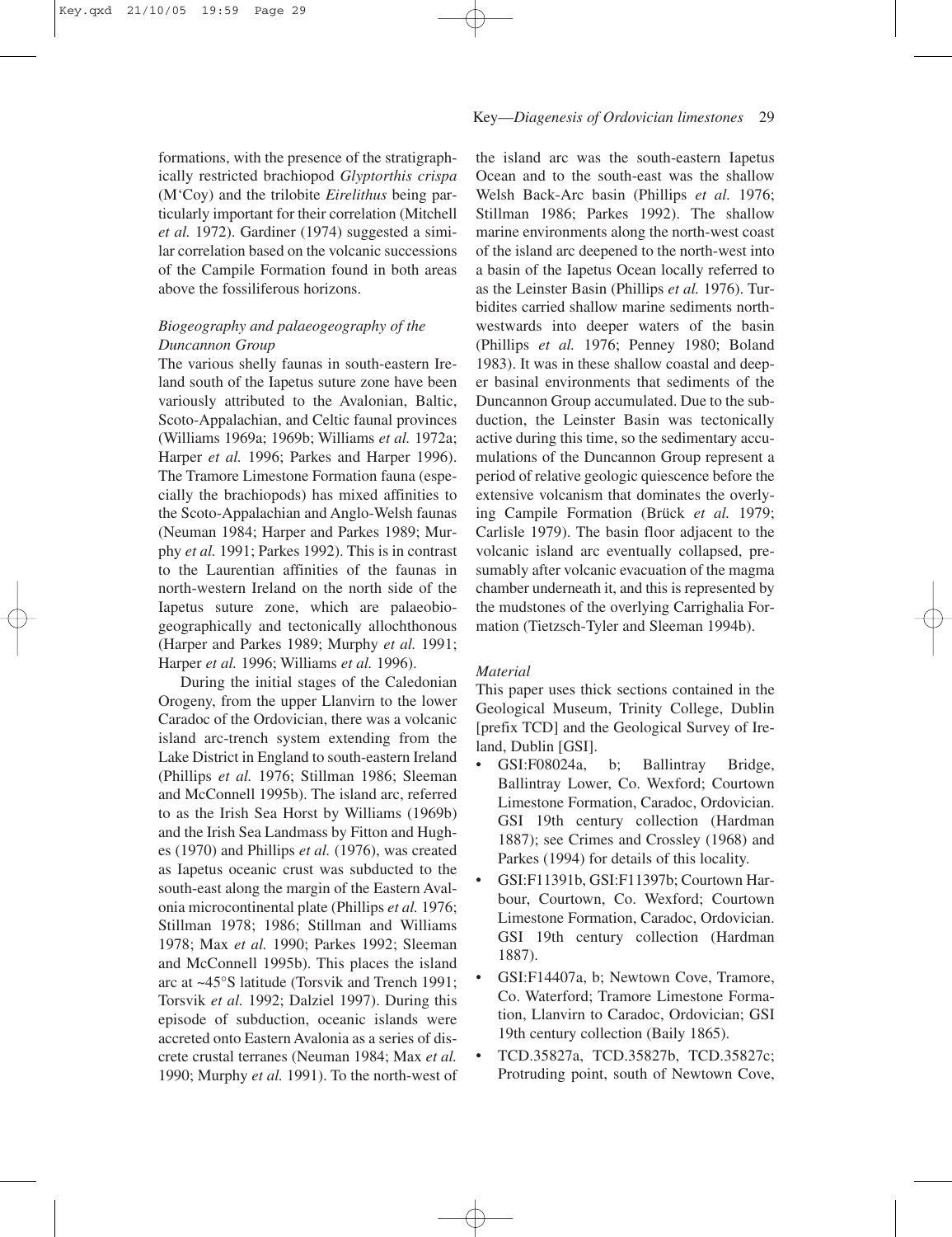Tramore, Co. Waterford; Tramore Limestone Formation, Llanvirn to Caradoc, Ordovician. Karen and Nils Spjeldnaes Collection 1952.

### *Methods*

The bulk rock samples were slabbed. Slabs were chosen that had both brachiopod and bryozoan allochems as well as the ubiquitous matrix. Nine selected slabs were thick-sectioned (100 $\mu$ m) onto 2"  $\times$  3" or 1"  $\times$  3" glass slides and polished on the exposed upper surface. Brachiopod and bryozoan allochems were sampled separately from the surrounding finer grained matrix and cements. When sampling the brachiopods' carbonate, the hinge, brachidium, foramen, and muscle scars were avoided because their calcite can be abnormally depleted in both  $\delta^{18}O$  and  $\delta^{13}$ C (Carpenter and Lohmann 1995). When sampling the bryozoans' carbonate, the thinner endozonal skeletal walls were avoided because their samples could have been more contaminated by adjacent cements than the thicker exozonal skeletal walls (Key *et al*. 2005). When sampling the matrix's carbonate, fine-grained allochems, micrite and cements were not distinguished, but veins cements were. Since only five veins were sampled, their values are included with the matrix.

Sampling of the carbonate was performed on the thick sections via micromilling on a computer-controlled three-dimensional positioning stage set under a fixed high-precision dental drill that offered a 1µm spatial sampling resolution (Wurster *et al*. 1999). Enough carbonate was milled to create samples of >20µg of powder for carbon and oxygen isotopic analysis. The carbonate samples were heated *in vacuo* at 200°C to remove water and volatile organic contaminants. Stable isotope values were obtained using a Kiel-III automated carbonate preparation system coupled to the inlet of a Finnigan MAT 252 gas-ratio mass spectrometer in the stable isotope laboratory at Syracuse University. The carbonate was reacted at 70°C with two drops of anhydrous phosphoric acid for 90 seconds. Isotope ratios were corrected for acid fractionation and <sup>17</sup>O contribution and reported in per mil notation relative to the VPDB standard. Precision  $(\pm 0.1\%)$  and calibration of data were monitored through daily analysis of NBS-18 and NBS-19

carbonate standards.  $\delta^{18}O$  values of the samples were bracketed by those of the standards.

Of the original data set of 62 samples, four were eliminated due to machine error, and a further five samples were eliminated due to insufficient carbonate mass (i.e.  $\langle 20 \mu$ g), as shown by low gas pressure and/or voltage in the mass spectrometer. Thus, the final culled data set contained 53 samples.

#### *Stable isotope results*

Of the 53 total samples, 30 were from the Courtown Limestone Formation and 23 were from the Tramore Limestone Formation. Fifteen of the samples were brachiopods, nineteen bryozoans and nineteen matrix. Summary statistics for the carbon isotope data are found in Table 1 and those for the oxygen isotope data are found in Table 2.

### *Brachiopod vs. bryozoan allochems*

*Courtown.* The isotopic signature of the Courtown brachiopods is different from that of its bryozoans (Fig. 2). For  $\delta^{13}C$  (‰ VPDB), the brachiopods (mean  $= -1.4$ ) are significantly isotopically heavier than the bryozoans (mean =  $-2.6$ ; *t*-test, *p* = 0.005). For  $\delta^{18}O$  (‰ VPDB), the brachiopods (mean  $= -16.0$ ) are significantly isotopically lighter than the bryozoans (mean =  $-15.2$ ; *t*-test, *p* = 0.003).

*Tramore.* The isotopic signature of the Tramore brachiopods is different from that of its bryozoans based on the carbon isotopes but indistinguishable based on the oxygen isotopes (Fig. 2). For  $\delta^{13}C$  (‰ VPDB), the brachiopods (mean  $= -0.3$ ) are significantly isotopically heavier than the bryozoans (mean =  $-0.9$ ; *t*-test, *p* = 0.007). For  $\delta^{18}O$  (‰ VPDB), the brachiopods (mean  $= -14.4$ ) are not significantly different from the bryozoans (mean  $= -13.5$ ; *t*-test, *p*  $=$ 0.170).

#### *Matrix vs. Allochems*

*Courtown.* The isotopic signature of the Courtown matrix is different from that of its brachiopod and bryozoan allochems (Fig. 2). For  $\delta^{13}C$  (% VPDB), the matrix (mean = -6.2) is significantly isotopically lighter than both the brachiopods (mean  $= -1.4$ ; *t*-test,  $p < 0.001$ ) and bryozoans (mean =  $-2.6$ ; *t*-test,  $p < 0.001$ ).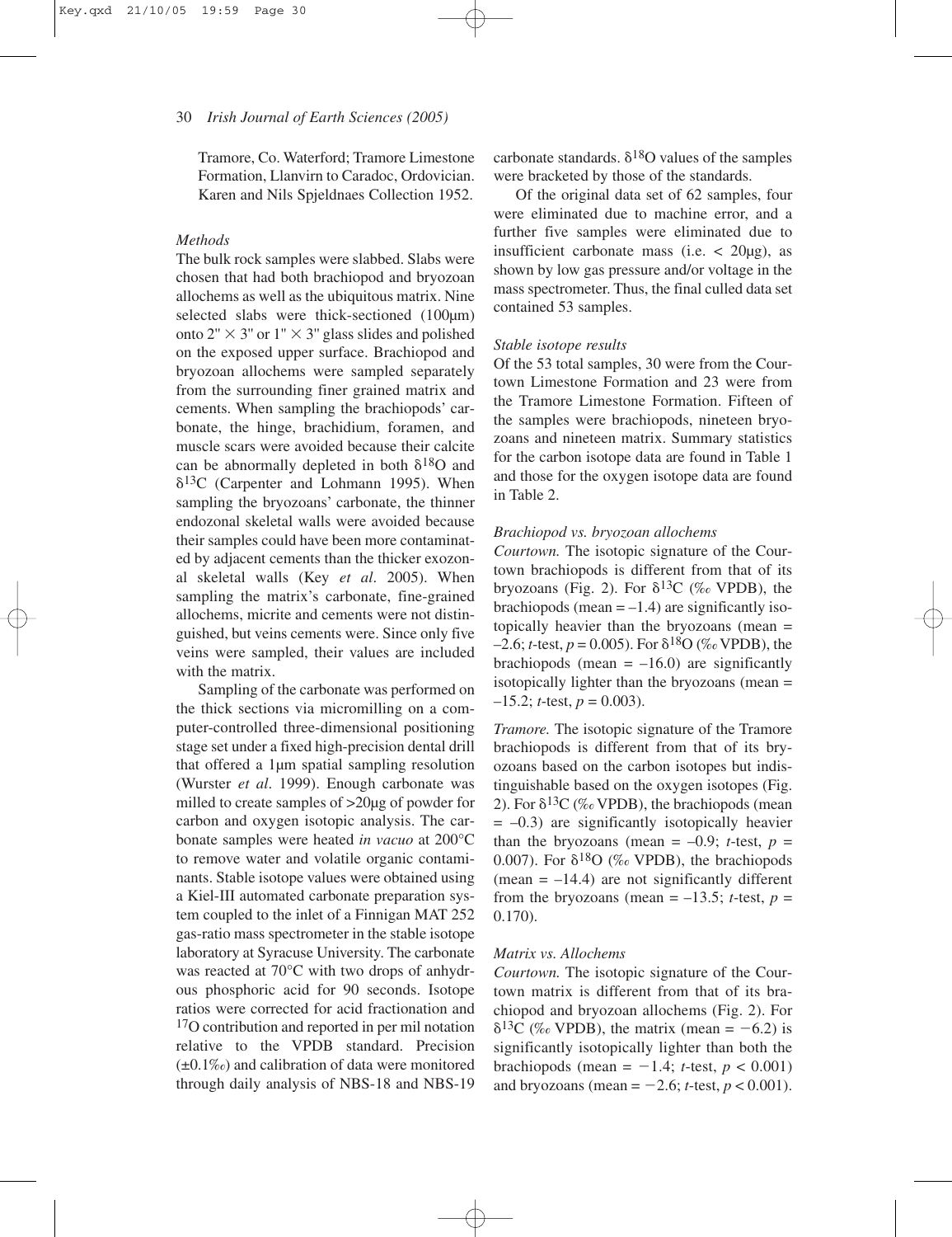| Formation  | <b>Material</b><br>analysed                      | <b>Number</b> | Range $\delta^{13}C\%$ Mean $\delta^{13}C\%$<br>(VPDB) | (VPDB) | Standard devia-<br>tion $\delta^{13}C\%$<br>(VPDB) |
|------------|--------------------------------------------------|---------------|--------------------------------------------------------|--------|----------------------------------------------------|
| <b>CLF</b> | <b>Brachiopods</b>                               | 9             | $-2.3$ to $-0.6$                                       | $-1.4$ | 0.7                                                |
| <b>CLF</b> | <b>Bryozoans</b>                                 | 10            | $-4.5$ to $-1.1$                                       | $-2.6$ | 1.1                                                |
| <b>CLF</b> | Matrix                                           | 11            | $-8.8$ to $-2.2$                                       | $-6.2$ | 1.7                                                |
| <b>CLF</b> | Brachiopods,<br>bryozoans and<br>matrix combined | 30            | $-8.8$ to $-0.6$                                       | $-3.6$ | 2.4                                                |
| <b>TLF</b> | <b>Brachiopods</b>                               | 6             | $-0.9$ to 0.3                                          | $-0.3$ | 0.4                                                |
| <b>TLF</b> | <b>Bryozoans</b>                                 | 9             | $-1.2$ to $-0.6$                                       | $-0.9$ | 0.2                                                |
| <b>TLF</b> | Matrix                                           | 8             | $-2.5$ to $-1.0$                                       | $-1.4$ | 0.5                                                |
| <b>TLF</b> | Brachiopods,<br>bryozoans and<br>matrix combined | 23            | $-2.5$ to 0.3                                          | $-0.9$ | 0.6                                                |

Table 1—Summary data table for carbon isotope values of brachiopods, bryozoans and matrix from the Courtown and Tramore Limestone Formations.

CLF = Courtown Limestone Formation

TLF = Tramore Limestone Formation

For  $\delta^{18}O$  (% VPDB), the matrix (mean =  $-13.6$ ) is significantly isotopically heavier than both the brachiopods (mean  $= -16.0$ ; *t*-test, *p* < 0.001) and bryozoans (mean  $= -15.2$ ; *t*-test, *p*  $= 0.006$ .

*Tramore.* The isotopic signature of the Tramore matrix is different from that of its brachiopod and bryozoan allochems based on the carbon isotopes but indistinguishable based on the oxygen isotopes (Fig. 2). For  $\delta^{13}C$  (‰ VPDB), the matrix (mean  $= -1.4$ ) is significantly isotopically lighter than both the brachiopods (mean =  $-0.3$ ; *t*-test,  $p < 0.001$ ) and bryozoans (mean =  $-0.9$ ; *t*-test,  $p = 0.005$ ). For  $\delta^{18}O$  (‰ VPDB), the matrix (mean  $= -13.9$ ) is not significantly different from both the brachiopods (mean  $=$  $-14.4$ ; *t*-test,  $p = 0.297$ ) and bryozoans (mean =  $-13.5$ ; *t*-test, *p* = 0.203).

### *Courtown vs. Tramore All data*

The isotopic signature of the Courtown samples taken as a whole is different from that of the Tramore samples (Fig. 2). For  $\delta^{13}C$  (‰ VPDB), the Courtown samples (mean  $= -3.6$ ) are significantly isotopically lighter than the Tramore samples (mean  $= -0.9$ ; *t*-test,  $p < 0.001$ ). For  $\delta^{18}O$  (% VPDB), the Courtown samples (mean  $= -14.8$ ) are significantly isotopically lighter than the Tramore samples (mean  $= -13.9$ ; *t*-test,  $p = 0.009$ .

*Brachiopods.* The isotopic signature of the Courtown brachiopods is different from that of the Tramore brachiopods (Fig. 2). For  $\delta^{13}C$  (% VPDB), the Courtown samples (mean  $= -1.4$ ) are significantly isotopically lighter than the Tramore samples (mean  $= -0.3$ ; *t*-test, *p* < 0.001). For  $\delta^{18}O$  (‰ VPDB), the Courtown samples (mean  $= -16.0$ ) are significantly isotopically lighter than the Tramore samples  $(\text{mean} = -14.4; t\text{-test}, p = 0.048).$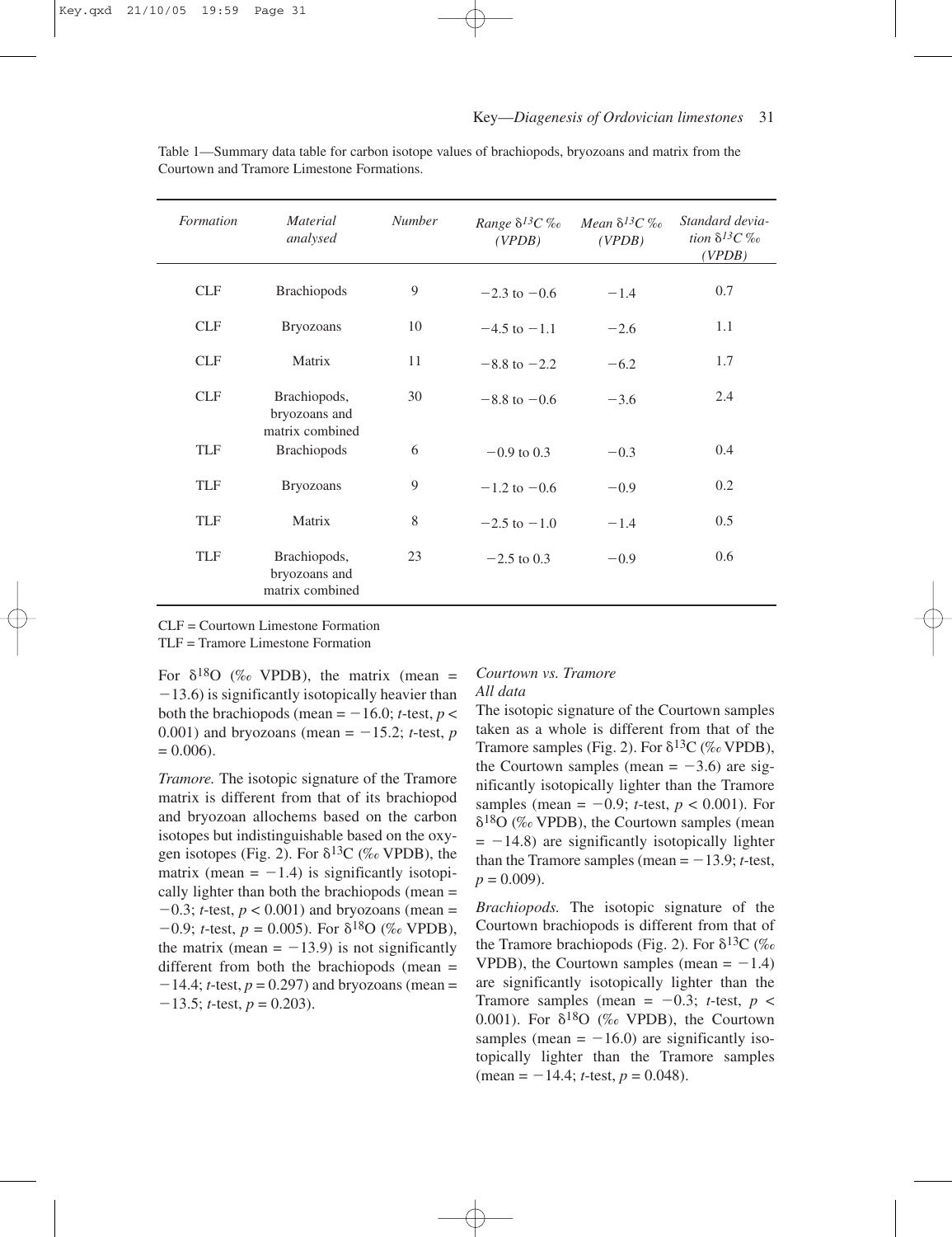#### 32 *Irish Journal of Earth Sciences (2005)*

| Formation  | <b>Material</b><br>analysed                      | <b>Number</b> | Range $\delta^{18}O$ ‰<br>(VPDB) | Mean $\delta^{18}O$ ‰<br>(VPDB) | Standard devia-<br>tion $\delta^{18}O$ ‰<br>(VPDB) |
|------------|--------------------------------------------------|---------------|----------------------------------|---------------------------------|----------------------------------------------------|
| <b>CLF</b> | <b>Brachiopods</b>                               | 9             | $-16.8$ to $-15.1$               | $-16.0$                         | 0.5                                                |
| <b>CLF</b> | <b>Bryozoans</b>                                 | 10            | $-15.7$ to $-14.0$               | $-15.2$                         | 0.7                                                |
| <b>CLF</b> | Matrix                                           | 11            | $-15.8$ to $-11.5$               | $-13.6$                         | 1.7                                                |
| <b>CLF</b> | Brachiopods,<br>bryozoans and<br>matrix combined | 30            | $-16.8$ to $-11.5$               | $-14.8$                         | 1.5                                                |
| <b>TLF</b> | <b>Brachiopods</b>                               | 6             | $-17.8$ to $-12.4$               | $-14.4$                         | 2.0                                                |
| <b>TLF</b> | <b>Bryozoans</b>                                 | 9             | $-14.9$ to $-12.2$               | $-13.5$                         | 1.0                                                |
| <b>TLF</b> | Matrix                                           | 8             | $-15.5$ to $-12.8$               | $-13.9$                         | 0.9                                                |
| <b>TLF</b> | Brachiopods,<br>bryozoans and<br>matrix combined | 23            | $-17.8$ to $-12.2$               | $-13.9$                         | 1.3                                                |

Table 2—Summary data table for oxygen isotope values of brachiopods, bryozoans and matrix from the Courtown and Tramore Limestone Formations.

CLF = Courtown Limestone Formation

TLF = Tramore Limestone Formation

*Bryozoans.* The isotopic signature of the Courtown bryozoans is different from that of the Tramore bryozoans (Fig. 2). For  $\delta^{13}C$  (‰ VPDB), the Courtown samples (mean  $= -2.6$ ) are significantly isotopically lighter than the Tramore samples (mean =  $-0.9$ ; *t*-test, *p* < 0.001). For  $\delta^{18}O$  (‰ VPDB), the Courtown samples (mean  $= -15.2$ ) are significantly isotopically lighter than the Tramore samples  $(\text{mean} = -13.5; t\text{-test}, p < 0.001).$ 

*Matrix.* The isotopic signature of the Courtown matrix is different from that of the Tramore matrix based on the carbon isotopes but indistinguishable based on the oxygen isotopes (Fig. 2). For  $\delta^{13}C$  (% VPDB), the Courtown samples (mean  $= -6.2$ ) are significantly isotopically lighter than the Tramore samples (mean  $= -1.4$ ; *t*-test,  $p < 0.001$ ). For  $\delta^{18}O$  (‰ VPDB), the Courtown samples (mean  $= -13.6$ ) are not significantly different from the Tramore samples  $(\text{mean} = -13.9; t\text{-test}, p = 0.278).$ 

#### **Palaeotemperature results**

The  $\delta^{18}O$  values were used to calculate palaeotemperatures using Kim and O'Neil's (1997) equation for calcite and assuming a  $\delta^{18}O$ value for seawater of 0.0‰ VPDB. The absolute values of these results would be slightly different if the  $\delta^{18}O$  value for Ordovician seawater was different or the salinity of Ordovician seawater was different (e.g. Veizer *et al*. (1999) suggested an  $\delta^{18}O$  value of  $-5$  (‰ PDB) and Hay (2000) suggested a salinity of 50 ppm). Despite these potential changes in absolute palaeotemperature values, the relative differences between the allochems and matrix would not change. The mean calculated palaeotemperatures (range: 78–128 $\degree$ C, mean = 100 $\degree$ C) were well above the limits tolerated by brachiopods and bryozoans, indicating some form of post-depositional alteration. The mean palaeotemperatures calculated for the Courtown Limestone Formation (range: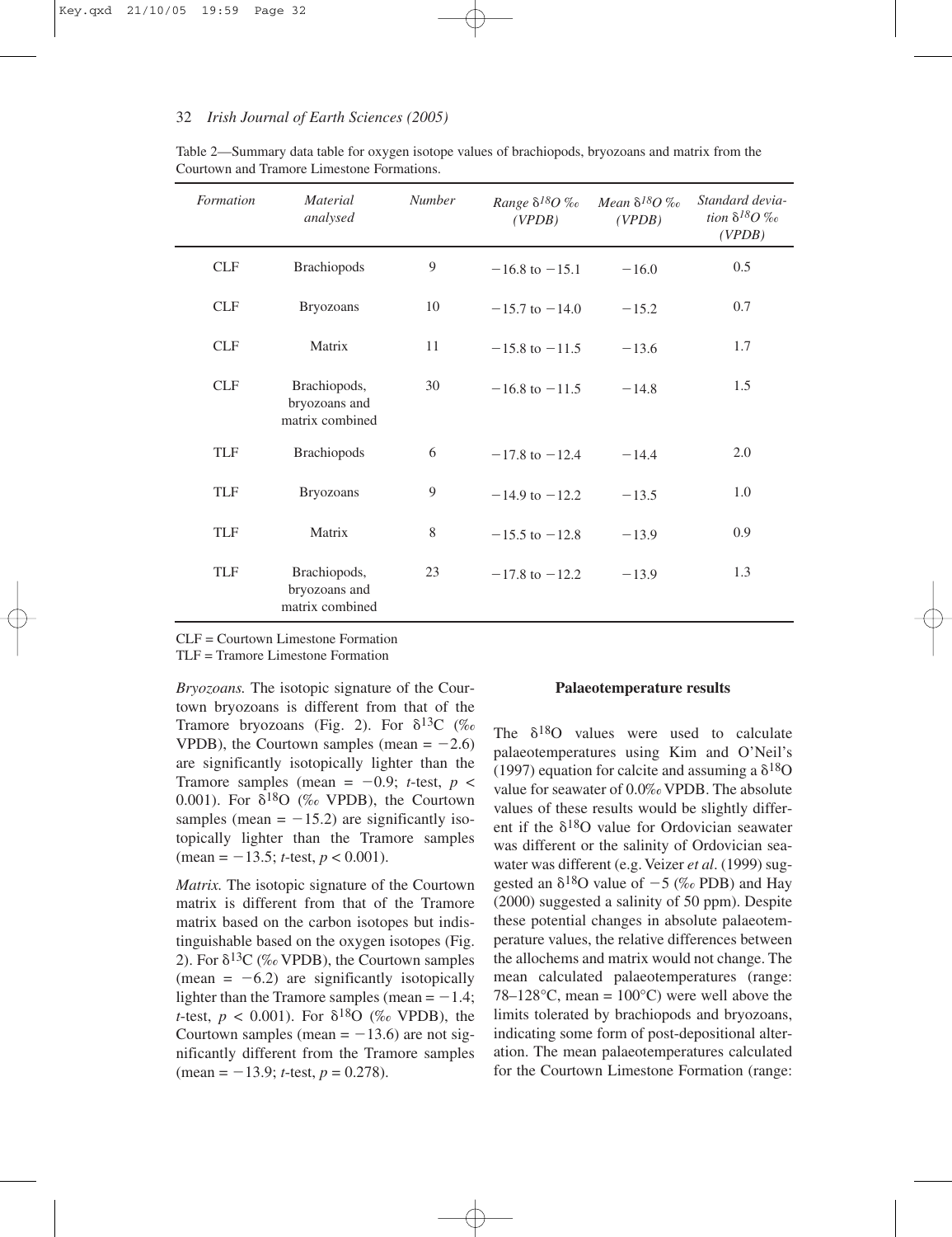

Fig. 2—Plot of  $\delta^{18}$ O vs  $\delta^{13}$ OC for the brachiopod and bryozoan allochems and the matrix from the Courtown and Tramore Limestone Formations.

78–119 $\textdegree$ C, mean = 104 $\textdegree$ C) were significantly higher than those for the Tramore Limestone Formation (range: 83–128°C, mean = 96°C; *t*test,  $p = 0.009$ ).

#### **Discussion**

 $\delta^{I3}C$ 

Globally,  $\delta^{13}$ C values in biogenic and abiogenic carbonates range from  $-50\%$  to  $+20\%$  PDB, but most marine sediments and limestones are in the range of  $-3\%$  to  $+5\%$  PDB (Nelson and Smith 1996). The values from this study, which range from  $-8.8\%$  to  $+0.3\%$ , generally overlap but are also slightly lighter. Carbon isotopes are less susceptible to alteration than oxygen isotopes, but they can be affected by different sources (Marshall 1992). Alteration and mixing of carbon sources aside, the heavier values would indicate a normal marine organic carbon source, whereas the lighter values indicate alteration and/or a more terrestrial source, perhaps via runoff (Nelson and Smith 1996). The Courtown samples exhibit a greater range in  $\delta^{13}C$ values (8.2‰ PDB vs. 2.8‰ for Tramore) (Fig. 2), suggesting they may have been exposed to a greater range of carbon sources (e.g. marine, terrestrial, upwelling, etc.).

## -*18O*

Globally,  $\delta^{18}O$  values in carbonates range from  $-10\%$  to +5% PDB, but most marine carbonate sediments and limestones are in the range of  $-10\%$  to  $+2\%$  PDB (Nelson and Smith 1996). The values from this study, which range from  $-17.8\%$  to  $-11.5\%$  (mean =  $-14.4\%$  VPDB), fall outside this range, indicating either contamination by isotopically light groundwater or meteoric water ( $\sim -15\%$ ) and/or exposure to hot fluids from deep diagenetic burial (Nelson and Smith 1996). Diagenetic alteration of carbonate commonly results in depletion of  $\delta^{18}O$ values (Hudson 1977). Thus, the light  $\delta^{18}O$  values suggest a thermal history for these sediments involving temperatures at the high end of sedimentary diagenesis. This heating probably resulted in the alteration of the original oxygen isotopic signature *sensu* Pichler *et al.* (2000).

Palaeozoic brachiopods are commonly used in oxygen isotope palaeotemperature studies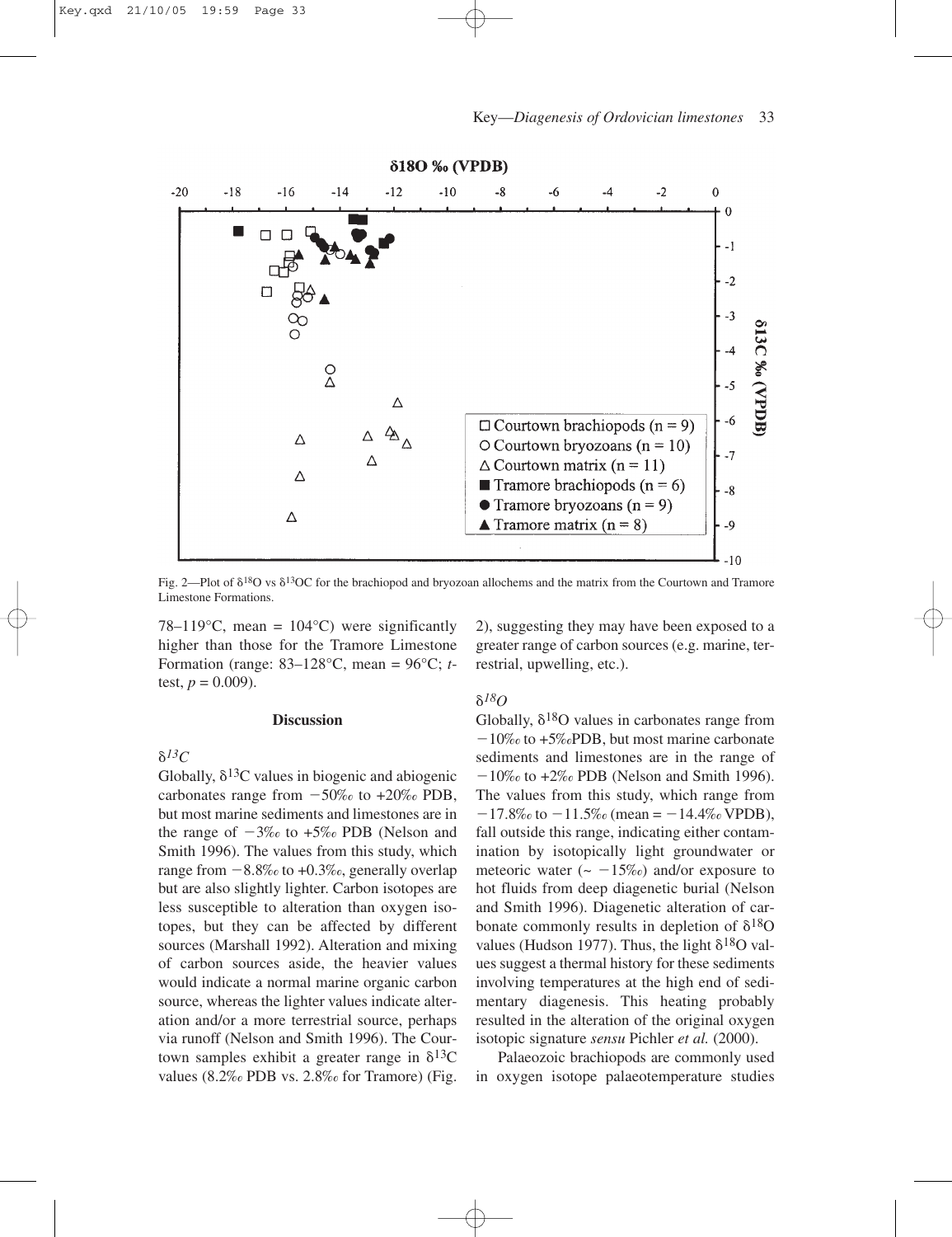(e.g. Popp *et al*. 1986; Qing and Veizer 1994), but bryozoans are underutilised as sources of palaeotemperature information. If the brachiopods and bryozoans were growing in the same environment and they did not fractionate oxygen differently (i.e. they did not exert vital effects), then they should have similar isotopic signatures. This was true for the Tramore Limestone Formation but not for the Courtown Limestone Formation, where the brachiopods were slightly isotopically lighter than the bryozoans  $(\delta^{18}O: -0.8\% \text{VPDB})$ . This could indicate a vital effect in one or both groups (not substantiated in the literature), mineralogical differences in Mg content between the groups (not substantiated in the literature) or, most likely, differential alteration in response to different porosities and permeabilities between brachiopod and bryozoan skeletons.

#### **Thermal history of the Duncannon Group**

The Duncannon Group was affected by a variety of heating events during the Caledonian and Hercynian orogenies. During the Late Silurian – Early Devonian Caledonian Orogeny, the Ordovician rocks in North America and Scandinavia were pushed down to greater depths and subjected to extreme temperatures and pressures, unlike those in Britain and Ireland, which escaped such extremes (Williams *et al*. 1972b; Phillips *et al.* 1976; Tietzsch-Tyler and Sleeman 1994b). The regional deformation from the orogeny resulted in the rocks of south-eastern Ireland being exposed to at least some degree of degradational metamorphism (Stillman and Williams 1978; Tietzsch-Tyler and Sleeman 1994b; Diskin 1996), and the maximum limit was probably greenschist facies (Stillman and Williams 1978). The greenschist facies represents a temperature range of 300–500°C (Bucher and Frey 1994).

Caledonian metamorphism of the Duncannon Group was probably initially caused by the emplacement of the overlying Campile Formation volcanics. The orogeny continued resulting in tectonic downwarping, which led to further burial of the Duncannon Group. This can be seen from the results of the palaeotemperature determinations on the Tramore Limestone Formation carried out using the conodont Color Alteration Index (CAI). Bergström (1980) analysed two samples from Newtown Head and Dunabrattin Head and determined a CAI of 5, which translates to an estimated heating temperature of 300–400°C. These temperatures in the Tramore Limestone Formation were attributed to burial due to overburden as well as localised igneous intrusions (Bergström 1980).

During the Late Carboniferous – Early Permian Hercynian Orogeny, the Tramore Limestone Formation was further cleaved, folded and faulted, but it only reached subgreenschist facies (Penney 1980; Tietzsch-Tyler and Sleeman 1994b; Diskin 1996). Accepted temperatures for the subgreenschist facies are 100–300°C (Bucher and Frey 1994). The subgreenschist level of metamorphism for the Tramore Limestone Formation was further refined by Diskin (1996) as diagenetic to anchizone in degree, with a mean estimated heating temperature of 175°C for outcrops at Dunabrattin Head and westwards. Anchizone alteration, which begins at 200°C (Kisch 1987), marks the transition between normal diagenetic burial temperatures and true metamorphism, the lowest grade of which is greenschist facies.

This alteration may have been associated with the Hercynian Orogeny. Hercynian hydrothermal fluid flow related to the Carboniferous Irish Zn–Pb orefields to the north of our study area (Johnston 1999) may have affected the Duncannon Group if the fluids were cycled through the Silurian–Ordovician basement in large-scale convection cells. Hydrothermal fluid temperatures in the south-eastern Irish Zn–Pb deposits have been estimated at 100°C (Hitzman *et al.* 1998) to 200°C (Wilkinson and Earls 2000). Less is known about the alteration history of the Courtown Limestone Formation, but it too has a well-developed cleavage (Crimes and Crossley 1968), suggesting a similar deformation and hydrothermal alteration.

Subsequent to these orogenic thermal events, the Duncannon Group probably experienced minimal heat flow (Diskin 1996). The Duncannon Groups rocks would still have been susceptible to alteration from groundwater and meteoric water during its post-Hercynian history. The oxygen isotope values found in this study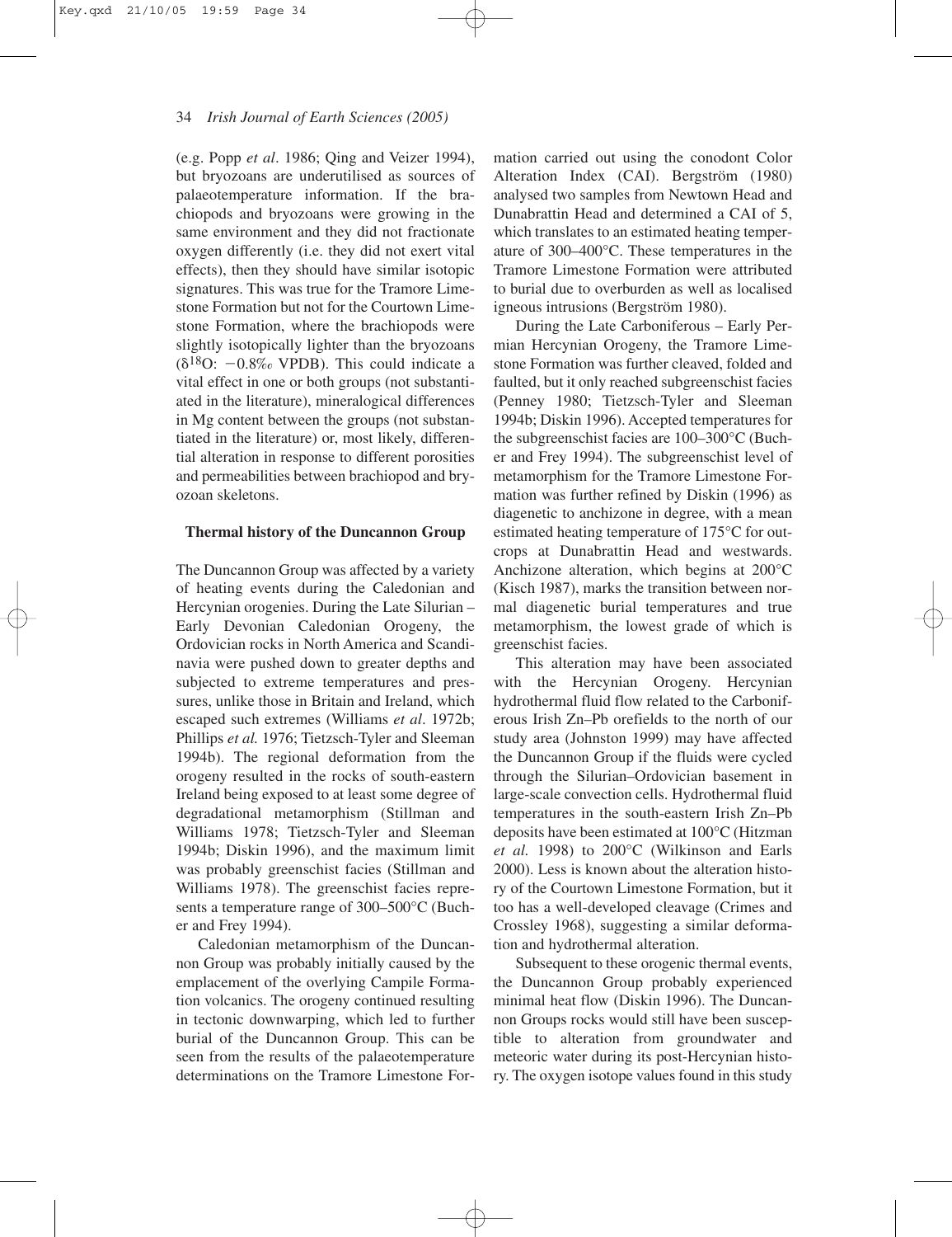probably represent this final phase of history. The isotope values were probably repeatedly reset during the previous thermal events, but these were all overprinted by subsequent recrystallisation. This is shown by the lower palaeotemperatures derived from the oxygen isotopes (range:  $78-128$ °C, mean =  $100$ °C). The Duncannon Group carbonates sampled in this study were probably recrystallised by a younger diagenetic event involving isotopically light groundwater or meteoric water ( $\delta^{18}O \sim -15\%$ ). This can be seen north of our study area, where Becker *et al.* (2002) reported  $\delta^{18}$ O values of  $-12\%$  to  $-17\%$  in diagenetic cements of the Lower Carboniferous Zn–Pb district of Ireland and attributed these light isotopes to the incursion of meteoric fluids.

### **Conclusions**

 $\delta^{13}$ C values (-8.8‰ to +0.3‰ VPDB) are indicative of a normal marine carbon source in both the Courtown and Tramore Limestone Formations with some mixing of terrestrial carbon in the Courtown. This suggests minimal alteration of the carbon isotopes.  $\delta^{18}O$  values  $(-17.8\% \text{ to } -11.5\% \text{ VPDB})$  indicate recrystallisation by isotopically light groundwater or meteoric water. Palaeotemperature calculations from the oxygen isotopes (78°C to 128°C) do not record the thermal histories from the presumably hotter Caledonian and Hercynian orogenies, only the younger diagenetic event. The Courtown Group has experienced a multi-phase thermal history.

### **Acknowledgements**

We thank Matthew Parkes (Geological Survey of Ireland) for help in providing material from the GSI collections and for help with the literature. Caroline Buttler (Department of Geology, National Museum of Wales, Cardiff) provided assistance with the field work. We are grateful to Neil Kearney (Department of Geology, Trinity College, Dublin) for assistance with the thinand thick-sectioning and George Sevastopulo (Department of Geology, Trinity College, Dublin) for guidance with the cathodoluminescence. Christina Hartman (Department of Earth

Sciences, Syracuse University) helped with the isotope lab work. This project was greatly improved by conversations with Lucy Chapman, Sorcha Diskin, Abigail Smith and Kenneth Tobin. This project was made possible by funding from the Whitaker Foundation and the Research and Development Committee of Dickinson College. We acknowledge the support of the American Chemical Society Petroleum Research Fund (PRF grant #38713-B8 to MMK), which provided the primary funding for this research.

#### **References**

- Baily, W.H. 1865 Palaeontological Notes. In G.V. Du Noyer (ed.), *Explanation to accompany sheets 167, 168, 178 and 179 of the maps of the Geological Survey of Ireland,* 18–30. Memoirs of the Geological Survey of Ireland. Dublin. Stationery Office.
- Becker, S.P., Nagy, Z.R., Gregg, J.M., Johnson, A.W., Shelton, K.L. and Somerville, I.D. 2002 Relationship of evaporites to brine migration and carbonate-hosted Zn–Pb mineralization in the Lower Carboniferous of southeastern Ireland. *Geological Society of America, Abstracts with Programs* **34** (6), 338.
- Bergström, S.M. 1980 Conodonts as paleotemperature tools in Ordovician rocks of the Caledonides and adjacent areas in Scandinavia and the British Isles. *Geologiska Foereningen i Stockholm Foerhandlingar* **102**, 377–92.
- Bergström, S.M. and Orchard, M.J. 1985 Conodonts of the Cambrian and Ordovician systems from the British Isles. In A.C. Higgins and R.L. Austin (eds), *A stratigraphical index of conodonts*, 32–67. British Micropalaeontological Society series No. 7.
- Boland, M.A. 1983 The geology of the Ballyvoyle–Kilmacthomas–Kilfarrasy area, County Waterford, with an account of the Lower Palaeozoic geology of County Waterford. Unpublished MSc thesis, University of Dublin.
- Brenchley, P.J. and Treagus, J.E. 1970 The stratigraphy and structure of the Ordovician rocks between Courtown and Kilmichael Point, Co. Wexford. *Proceedings of the Royal Irish Academy* **69**B, 83–102.
- Brenchley, P.J., Harper, J.C., Mitchell, W.I. and Romano, M. 1977 A re-appraisal of some Ordovician sucessions in eastern Ireland. *Proceedings of the Royal Irish Academy* **77**B, 65–87.
- Brück, P.M., Colthurst, J.R.J., Feely, M., Gardiner, P.R.R., Penney, S.R., Reeves, T.J., Shannon, P.M., Smith, D.G. and Vanguestaine, M. 1979 South-east Ireland: lower Palaeozoic stratigraphy and depositional history. In A.L. Harris, C.H. Holland and B.E. Leake (eds), *The Caledonides of the British Isles,* 533–44. Geological Society of London Special Publication No. 2.
- Bucher, K. and Frey, M. 1994 *Petrogenesis of metamorphic rocks*, 6th edn. Berlin. Springer-Verlag.
- Carlisle, H. 1979 Ordovician stratigraphy of the Tramore area, County Waterford, with a revised Ordovician correlation for south-east Ireland. In A.L. Harris, C.H. Hol-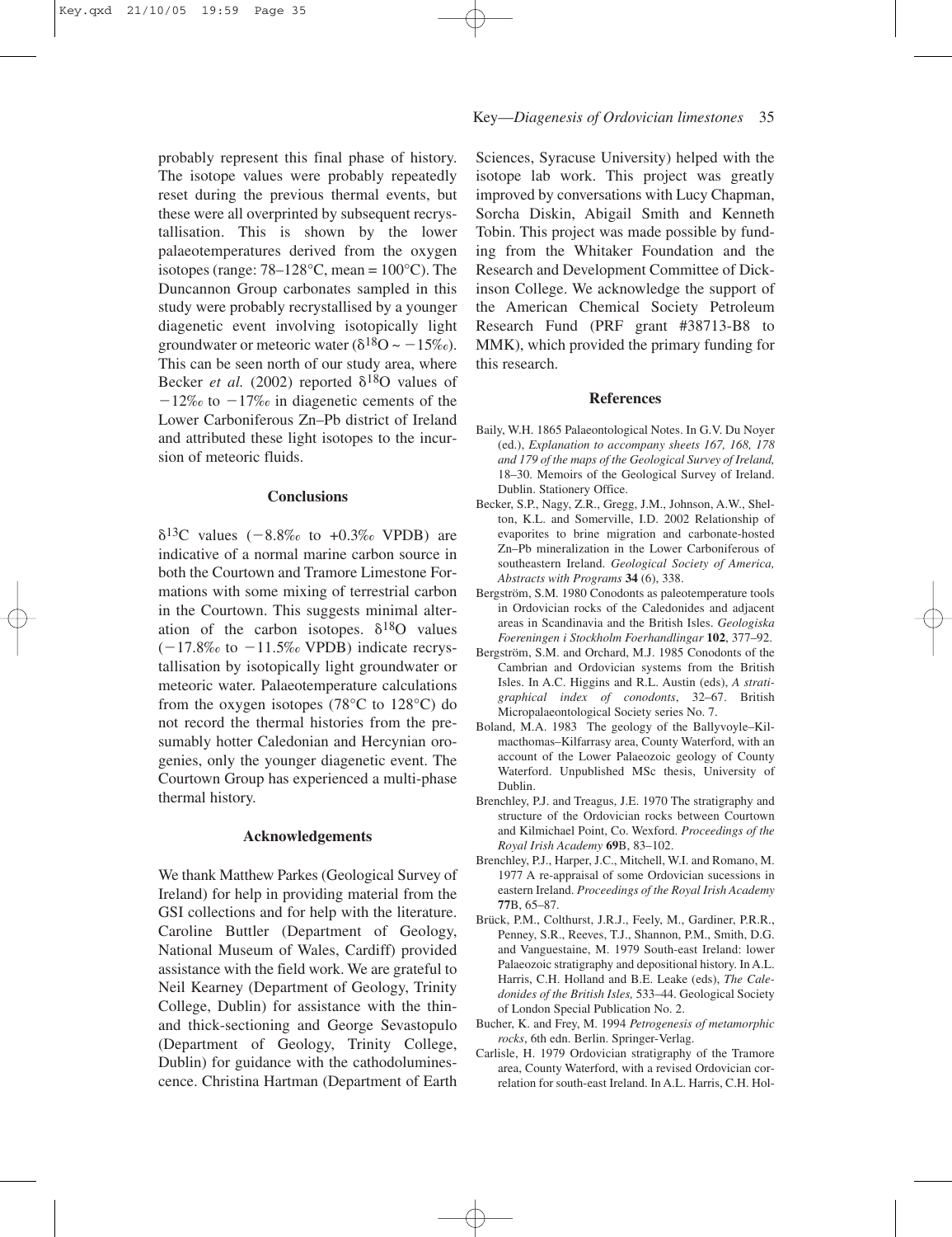land and B.E. Leake (eds), The Caledonides of the British Isles, 545–54. Geological Society of London Special Publication No. 2.

- Carpenter, S.J. and Lohmann, K.C. 1995  $\delta^{18}$ O and  $\delta^{13}$ C values of modern brachiopod shells. *Geochimica et Cosmochimica Acta* **59**, 3749–64.
- Crimes, T.P. and Crossley, J.D. 1968 The stratigraphy, sedimentology, ichnology and structure of the Lower Palaeozoic rocks of part of north-eastern Co. Wexford. *Proceedings of the Royal Irish Academy* **67**B, 185–215.
- Dalziel, I.W.D. 1997 Neoproterozoic-Paleozoic geography and tectonics: review, hypothesis, environmental speculation. *Geological Society of America Bulletin* **109**, 16–42.
- Diskin, S. 1996. Low grade metamorphism of the Upper Ordovician rocks of southeast Waterford. Unpublished MSc thesis, University of Dublin.
- Donovan, S.K. 1985 A cladid inadunate crinoid from the Ordovician Tramore Limestone. *Irish Journal of Earth Sciences* **7**, 9–13.
- Fitton, J.G. and Hughes, D.J. 1970 Volcanism and plate tectonics in the British Ordovician. *Earth and Planetary Science Letters* **8**, 223–8.
- Fortey, R.A., Harper, D.A.T., Ingham, J.K., Owen, A.W. and Rushton, A.W.A. 1995 A revision of Ordovician series and stages from the historical type area. *Geological Magazine* **132**, 15–30.
- Fortey, R.A., Harper, D.A.T., Ingham, J.K., Owen, A.W., Parkes, M.A., Rushton, A.W.A. and Woodcock, N.H. 2000 *A revised correlation of the Ordovician rocks of the British Isles,* 1–83. Geological Society of London Special Report No. 24.
- Gardiner, P.R.R. 1974 The Duncannon Group: an Upper Ordovician unit in south-west County Wexford. *Geological Survey of Ireland Bulletin* **1**, 429–46.
- Hardman, E.T. 1887 *Explanatory memoir to accompany sheets 148 and 149 of the maps of the Geological Survey of Ireland.* Memoirs of the Geological Survey of Ireland. Dublin. Stationery Office.
- Harper, D.A.T. and Parkes, M.A. 1989 Palaeontological constraints on the definition and development of Irish Caledonide terranes. *Journal of the Geological Society of London* **146**, 413–5.
- Harper, D.A.T. and Parkes, M.A. 2000 Ireland. In R.A. Fortey, D.A.T. Harper, J.K. Ingham, A.W. Owen, M.A. Parkes, A.W.A. Rushton and N.H. Woodcock, *A revised correlation of the Ordovician rocks of the British Isles,* 52–64. Geological Society of London Special Report No. 24.
- Harper, D.A.T., MacNiocaill, C. and Williams, S.H. 1996 The palaeogeography of early Ordovician Iapetus terranes: an integration of faunal and palaeomagnetic constraints. *Palaeogeography, Palaeoclimatology, Palaeoecology* **121**, 297–312.
- Hay, W.W. 2000 Implications of higher ocean salinity for the Earth's climate system. *Geological Society of America, Abstracts with Programs* **32**, 67.
- Hitzman, M.W., Allan, J.R. and Beaty, D.W. 1998 Regional dolomitization of the Waulsortian limestone in southeastern Ireland; evidence of large-scale fluid flow driven by the Hercynian Orogeny. *Geology* **26**, 547–50.
- Hudson, J.D. 1977 Stable isotopes and limestone lithification. *Journal of the Geological Society of London* **133**, 637–60.
- Johnston J.D. 1999 Regional fluid flow and the genesis of Irish Carboniferous base metal deposits. *Mineralium Deposita* **34** (5–6), 571–98.
- Key, M.M., Jr., Wyse Jackson, P.N., Håkansson, E., Patterson, W.P. and Moore, M.D. 2005 C and O isotopic test of the algal symbiosis hypothesis for gigantism in Permian trepostomes from Greenland. In H.I. Moyano, J.M. Cancino and P.N. Wyse Jackson (eds), *Bryozoan studies 2004*, 141–51. Leiden. A.A. Balkema.
- Kim, S.-T. and O'Neil, J.R. 1997 Equilibrium and nonequilibrium oxygen isotope effects in synthetic carbonates. *Geochimica et Cosmochimica Acta* **61**, 3461–75.
- Kisch, H.J. 1987 Correlation between indicators of verylow-grade metamorphism. In M. Frey (ed.), *Low temperature metamorphism*, 227–300. Glasgow. Blackie & Son.
- Lamont, A. 1941 Trinucleidae in Eire. *Journal of Natural History* **8** (47), 438–69.
- Marshall, J.D. 1992 Climatic and oceanographic isotopic signals from the carbonate rock record and their preservation. *Geological Magazine* **129**, 143–60.
- Max, M.D., Barber, A.J. and Martinez, J. 1990 Terrane assemblage of the Leinster Massif, SE Ireland, during the Lower Palaeozoic. *Journal of the Geological Society of London* **147**, 1035–50.
- Mitchell, W.I., Carlisle, H., Hiller, N. and Addison, R. 1972 A correlation of the Ordovician rocks of Courtown (Co. Wexford) and Tramore (Co. Waterford). *Proceedings of the Royal Irish Academy* **72**B, 83–9.
- Murphy, G.J. 1958 Excursion to Tramore Bay. In J.C. Brindley and W. D. Gill (eds), Summer Field Meeting in Southern Ireland 1957. *Proceedings of the Geologists' Association* **69**, 255–7.
- Murphy, F.C., Anderson, T.B., Daly, J.S., Gallagher, V., Graham, J.R., Harper, D.A.T., Johnston, J.D., Kennan, P.S., Kennedy, M.J., Long, C.B., Morris, J.H., O'Keeffe, W.G., Parkes, M., Ryan, P.D., Sloan, R.J., Stillman, C.J., Tietzsch-Tyler, D., Todd, S.P. and Wrafter, J.P. 1991 An appraisal of Caledonian suspect terranes in Ireland. *Irish Journal of Earth Sciences* **11**, 11–41.
- Nelson, C.S. and Smith, A.M. 1996 Stable oxygen and carbon isotope compositional fields for skeletal and diagenetic components in New Zealand Cenozoic nontropical carbonate sediments and limestones: a synthesis and review. *New Zealand Journal of Geology and Geophysics* **39**, 93–107.
- Neuman, R.B. 1984 Geology and paleobiology of islands in the Ordovician Iapetus Ocean: review and implications. *Geological Society of America Bulletin* **95**, 1188–201.
- Owen, A.W. and Parkes, M.A. 2000 Trilobite faunas of the Duncannon Group: Caradoc stratigraphy, environments and palaeobiogeography of the Leinster Terrane, Ireland. *Palaeontology* **43**, 219–69.
- Parkes, M.A. 1992 Caradoc brachiopods of the Duncannon Group (Middle-Upper Ordovician) of southeast Ireland. *Bulletin of the Natural History Museum (Geology)* **50**, 105–74.
- Parkes, M.A. 1994 The brachiopods from the Leinster terrane (SE Ireland)—a lost piece of the Iapetus puzzle? *Terra Nova* **4**, 223–30.
- Parkes, M.A. and Harper, D.A.T. 1996 Ordovician brachiopod biogeography in the Iapetus suture zone of Ireland: provincial dynamics in a changing ocean. In P. Copper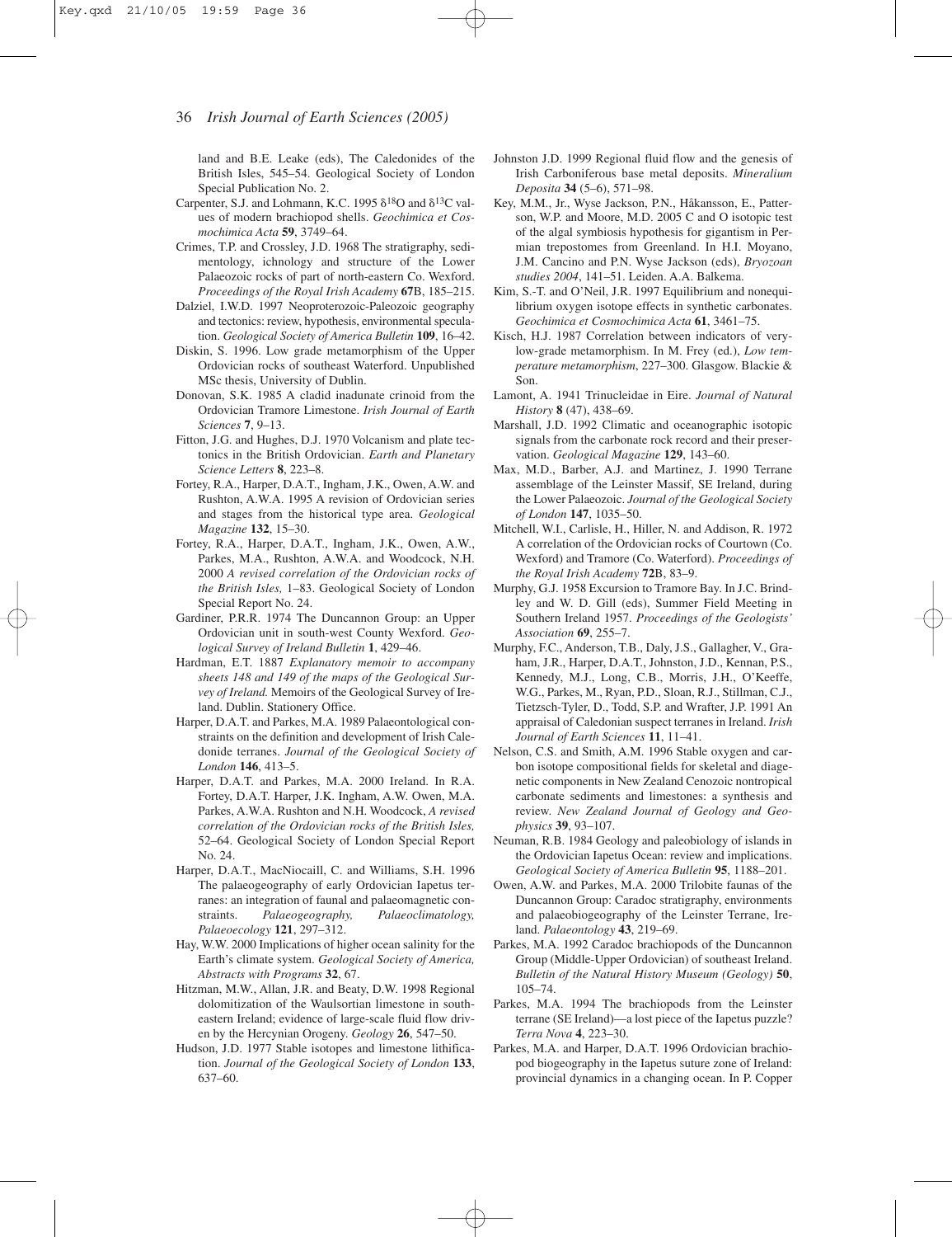and J. Jin (eds), *1995. Brachiopods: proceedings of the third international brachiopod congress*, 197–202. Rotterdam. A.A. Balkema.

- Penney, S.R. 1980 The stratigraphy, sedimentology, and structure of the Lower Palaeozoic rocks of north County Waterford. *Proceedings of the Royal Irish Academy* **80**B, 305–33.
- Phillips, W.E.A., Stillman, C.J. and Murphy, T. 1976 A Caledonian plate tectonic model. *Journal of the Geological Society of London* **132**, 579–609.
- Pichler, T., Heikoop, J.M., Risk, M.J., Veizer, J. and Campbell, I.L. 2000 Hydrothermal effects on isotope and trace element records in modern reef corals: a study of *Porites lobata* from Tutum Bay, Ambitle Island, Papua New Guinea. *Palaios* **15**, 225–34.
- Popp, B.N., Anderson, T.F. and Sandberg, P.A. 1986 Brachiopods as indicators of original isotopic compositions in some Paleozoic limestones. *Geological Society of America Bulletin* **97**, 1262–9.
- Qing, H. and Veizer, J. 1994 Oxygen and carbon isotopic composition of Ordovician brachiopods: implications for coeval seawater. *Geochimica et Cosmochimica Acta* **58**, 4429–42.
- Rushton, A.W.A. 1996 *Trichograptus* from the lower Arenig of Kiltrea, County Wexford. *Irish Journal of Earth Sciences* **15**, 61–9.
- Skevington, D. 1970 Graptolites from the Ballymoney area. Appendix to P.J. Brenchley and J.E. Treagus, The stratigraphy and structure of the Ordovician rocks between Courtown and Kilmichael Point, Co. Wexford. *Proceedings of the Royal Irish Academy* **69**B,  $101 - 2$ .
- Sleeman, A.G. and McConnell, B. 1995a *Bedrock geology 1:100,000 map series, east Cork – Waterford—Sheet 22.* Dublin. Geological Survey of Ireland.
- Sleeman, A.G. and McConnell, B. 1995b *The geology of east Cork – Waterford. A geological description of east Cork, Waterford and adjoining parts of Tipperary and Limerick to accompany the bedrock geology 1:100,000 scale map series, Sheet 22, east Cork – Waterford.* Dublin. Geological Survey of Ireland.
- Stanton, R.J., Jeffery, D.L. and Ahr, W.M. 2002 Early Mississippian climate based on oxygen isotope compositions of brachiopods, Alamogordo Member of the Lake Valley Formation, south-central New Mexico. *Geological Society of America Bulletin* **114**, 4–11.
- Stillman, C.J. 1978 *South-east County Waterford and south Tipperary: Ordovician volcanic and sedimentary rocks and Silurian turbidites*, 41–60. Geological Survey of Ireland Guide Series No. 2.
- Stillman, C.J. 1986 A comparison of the lower Palaeozoic volcanic rocks on either side of the Caledonian suture in the British Isles. In D.J. Fettes and A.L. Harris (eds), *Synthesis of the Caledonian rocks of Britain*, 187–205. Dordrecht. Reidel Publishing.
- Stillman, C.J. and Williams, C.T. 1978 Geochemistry and tectonic setting of some upper Ordovician volcanic rocks in east and southeast Ireland. *Earth and Planetary Science Letters* **41**, 288–310.
- Tietzsch-Tyler, D. and Sleeman, A.G. 1994a *Bedrock geology 1:100,000 map series, south Wexford—Sheet 23.* Dublin. Geological Survey of Ireland.
- Tietzsch-Tyler, D. and Sleeman, A.G. 1994b *Geology of south Wexford. A geological description of South Wexford and adjoining parts of Waterford, Kilkenny and Carlow to accompany the bedrock geology 1:100,000 scale map series, Sheet 23, South Wexford.* Dublin. Geological Survey of Ireland.
- Tietzsch-Tyler, D. and Sleeman, A.G. 1995a *Bedrock geology 1:100,000 map series, Carlow – Wexford— Sheet 19.* Dublin. Geological Survey of Ireland.
- Tietzsch-Tyler, D. and Sleeman, A.G. 1995b *Geology of Carlow – Wexford. A geological description to accompany the bedrock geology 1:100,000 scale map series, Sheet 19, Carlow – Wexford.* Dublin. Geological Survey of Ireland.
- Torsvik, T.H. and Trench, A. 1991 The Ordovician history of the Iapetus Ocean in Britain: new palaeomagnetic constraints. *Journal of the Geological Society of London* **148**, 423–5.
- Torsvik, T.H., Smethurst, M.A., Van der Voo, R., Trench, A., Abrahamsen, N. and Halvorsen, E. 1992 Baltica: a synopsis of Vendian–Permian palaeomagnetic data and their palaeotectonic implications. *Earth Science Reviews* **33**, 133–52.
- Veizer, J., Ala, D., Azmy, K., Bruckschen, P., Buhl, D., Bruhn, F., Carden, G.A.F., Diener, A., Ebnath, S., Godderis, Y., Jasper, T., Korte, C., Pawellek, F., Podlaha, O.G. and Strauss, H. 1999  $87Sr/86Sr$ ,  $\delta^{13}C$  and  $\delta^{18}O$  evolution of Phanerozoic seawater. *Chemical Geology* **161**, 59–88.
- Wilkinson, J.J. and Earls, G. 2000 A high-temperature hydrothermal origin for black dolomite matrix breccias in the Irish Zn–Pb orefield. *Mineralogical Magazine* **64**, 1017–36.
- Williams, A. 1969a Ordovician faunal provinces with reference to brachiopod distribution. In A. Wood (ed.), *The Pre-Cambrian and Lower Palaeozoic rocks of Wales*, 117–54. Cardiff. University of Wales Press.
- Williams, A. 1969b Ordovician of British Isles. *American Association of Petroleum Geologists Memoir* **12**, 236–64.
- Williams, A. 1972 Ireland. In A. Williams, I. Strachan, D.A. Bassett, W.T. Dean, J.K. Ingham, J.K., A.D. Wright, and H.B. Whittington (eds) *A correlation of Ordovician rocks in the British Isles*, 53–9. Geological Society of London Special Report No. 3.
- Williams, A., Strachan, I., Bassett, D.A., Dean, W.T., Ingham, J.K., Wright, A.D. and Whittington, H.B. 1972a *A correlation of Ordovician rocks in the British Isles*, 1–74. Geological Society of London Special Report No. 3.
- Williams, H., Kennedy, M.J. and Neale, E.R.W. 1972b The Appalachian structural province. In R.A. Price and R.J.W. Douglas (eds), *Variations in tectonic styles in Canada*, 182–261. Geological Association of Canada Special Paper No. 11.
- Williams, S.H., Harper, D.A.T., Neuman, R.B., Boyce, W.D. and MacNiocaill, C.M. 1996 Lower Paleozoic fossils from Newfoundland and their importance in understanding the history of the Iapetus Ocean. In J.P. Hibbard, C.R. van Staal and P.A. Cawood (eds), *Current perspectives in the Appalachian–Caledonian Orogen*, 115–26. Geological Association of Canada Special Paper No. 41.
- Wurster, C.M., Patterson, W.P. and Cheatham, M.M. 1999 Advances in micromilling techniques: a new apparatus